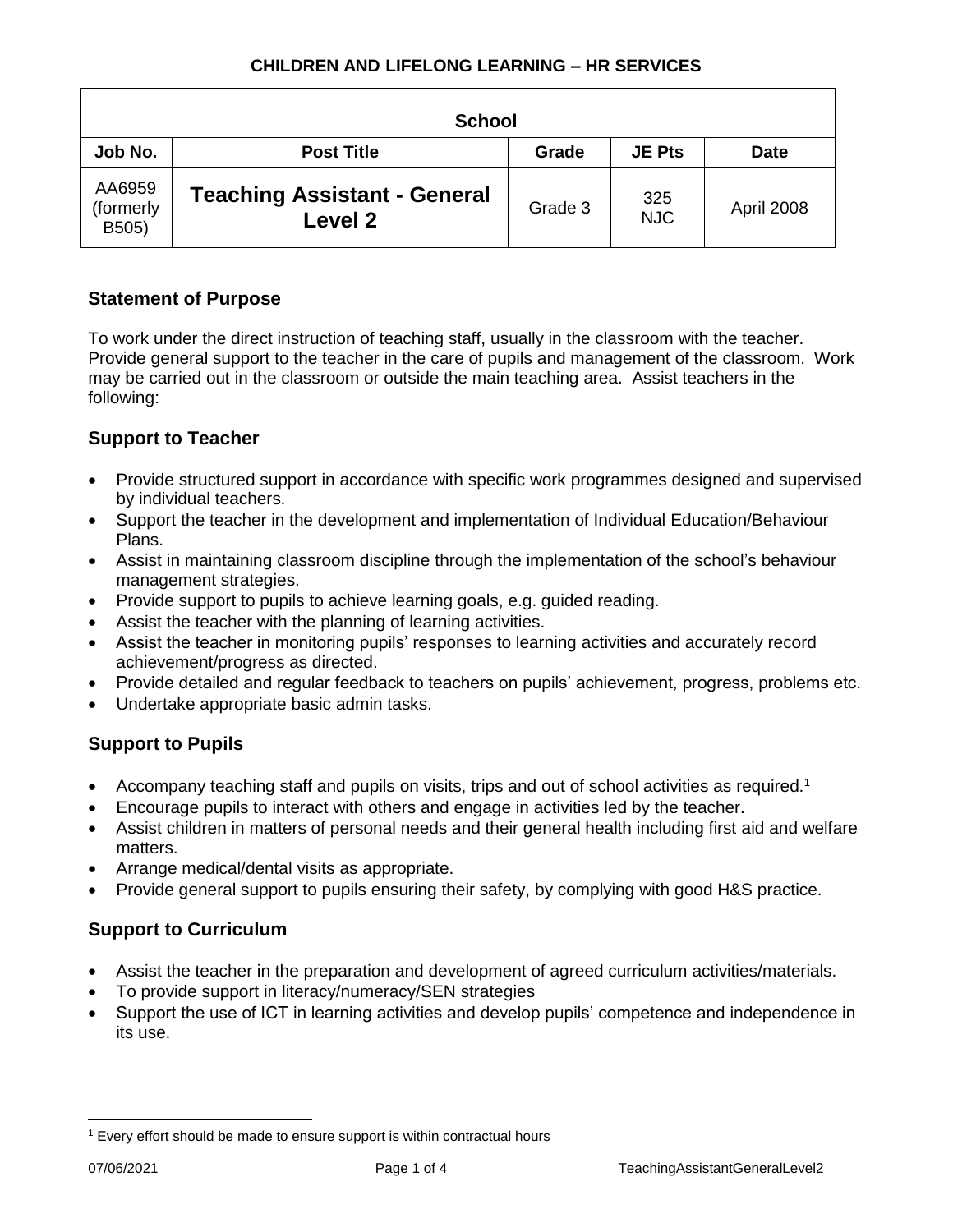### **CHILDREN AND LIFELONG LEARNING – HR SERVICES**

**Support to School** (this list is not exhaustive and should reflect the ethos of the school)

- Promote and safeguard the welfare of children and young persons you are responsible for or come into contact with.
- Be aware of and comply with policies and procedures relating to child protection, health, safety and security, confidentiality and data protection, reporting all concerns to an appropriate person.
- Ensure all pupils have equal access to opportunities to learn and develop.
- Liaise effectively with teachers/parents/guardians, welfare officers, health visitors and other professional staff as part of the routine consultative process.
- Contribute to the overall ethos/work/aims of the school.
- $\bullet$  Attend relevant meetings as required.<sup>2</sup>
- Participate in training and other learning activities and performance development as required. (See footnote 1.)
- Assist with the supervision of pupils out of lesson times, including before and after school and at lunchtimes.

#### *Note 1:*

*The content of this job description will be reviewed with the post holder on an annual basis in line with the School's performance and development review policy. Any significant change in*  level of accountability that could result in a change to the grade must be discussed with the *post holder and the relevant trade union before submitting for re-evaluation.*

 $\overline{a}$ 

<sup>&</sup>lt;sup>2</sup> Every effort should be made to ensure support is within contractual hours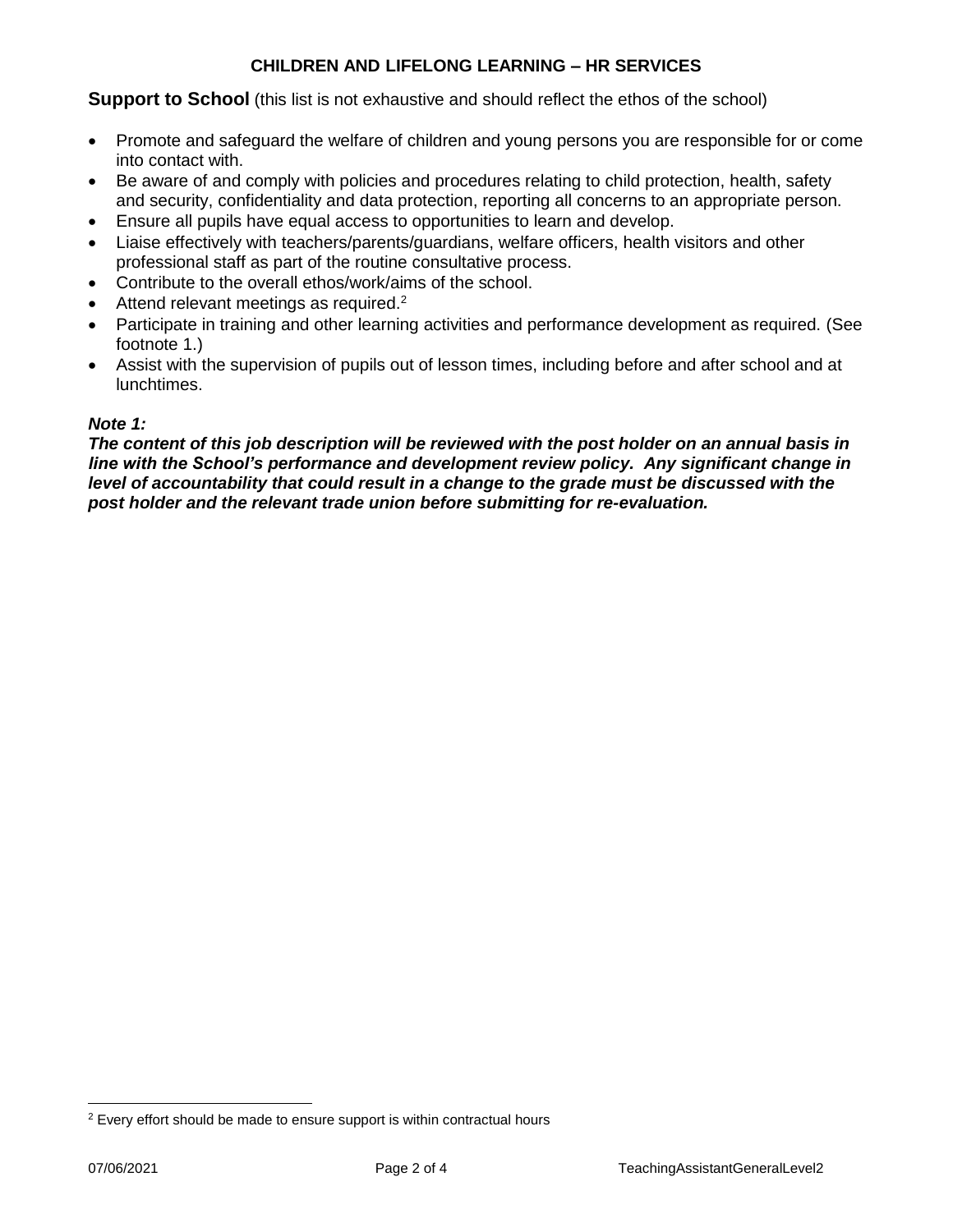## **CHILDREN AND LIFELONG LEARNING – HR SERVICES**

# **Person Specification Teaching Assistant – General Level 2**

| <b>Essential Criteria</b>                                                                                                                                                                                                                                                                                                                                                                                                                                                                                                                                                                                         | <b>Measured By</b> |
|-------------------------------------------------------------------------------------------------------------------------------------------------------------------------------------------------------------------------------------------------------------------------------------------------------------------------------------------------------------------------------------------------------------------------------------------------------------------------------------------------------------------------------------------------------------------------------------------------------------------|--------------------|
| <b>Experience</b><br>Supporting children's learning in a school.<br><b>Qualifications/Training</b><br>Good numeracy/literacy skills.<br>Completion of DCSF Teacher Assistant Induction<br>Programme.<br>NVQ 2 for Teaching Assistants (or demonstrate equivalent<br>knowledge skills and experience).<br>First aid training as appropriate (e.g. emergency first aid<br>course).                                                                                                                                                                                                                                  | AF/I<br>Т<br>AF/I  |
| <b>Knowledge/Skills</b><br>Understanding of relevant policies/codes of practice.<br>Good understanding of areas of learning, e.g. literacy,<br>$\bullet$<br>numeracy, science, SEN or Early Years.<br>Use of other equipment technology - video, photocopier.<br>Well-developed interpersonal skills to be able to relate well to<br>a wide range of people.<br>Work constructively as part of a team whilst being able to<br>$\bullet$<br>demonstrate initiative.<br>Good communication skills.<br>Effective use of ICT to support learning.<br>Willing to work towards NVQ Level 3 or recognised<br>equivalent. | AF/I/A             |